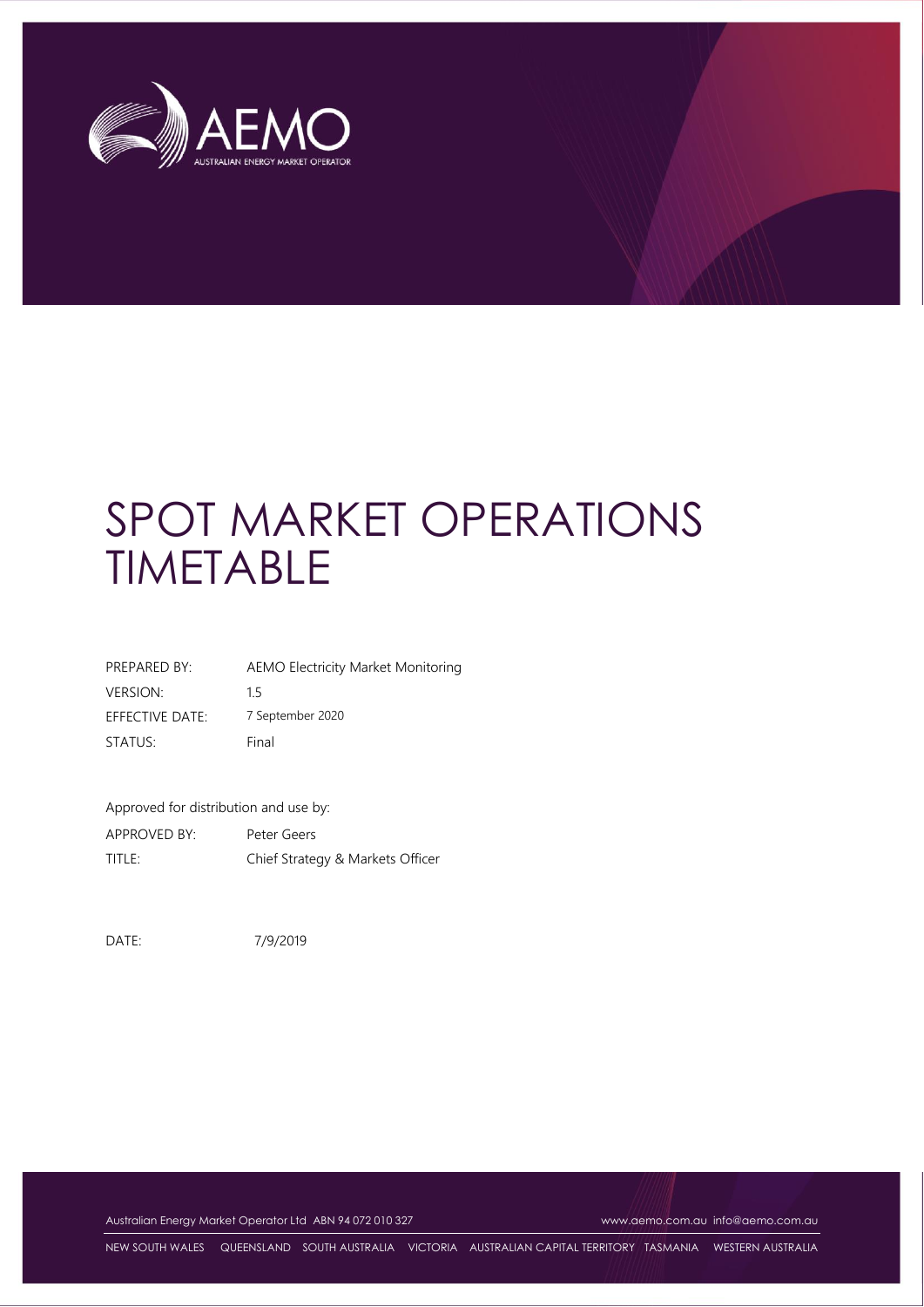

# **VERSION RELEASE HISTORY**

| <b>Version</b> | <b>Effective Date</b> | <b>Summary of Changes</b>                                                                                                                                                                                  |
|----------------|-----------------------|------------------------------------------------------------------------------------------------------------------------------------------------------------------------------------------------------------|
| 1.0            | 13 December 1998      | Original version.                                                                                                                                                                                          |
| 1.1            | 2 June 2016           | Updated in accordance with Schedule 2 of the National Electricity Amendment<br>(Energy Adequacy Assessment Projection timeframes) Rule 2016 No. 3.                                                         |
| 1.2            | 9 September 2016      | Accepted all changes made to V1.1.                                                                                                                                                                         |
| 1.3            | 28 October 2016       | Accepted all changes made to V1.2.                                                                                                                                                                         |
| 1.4            | 16 August 2019        | Added 5MPD in accordance with National Electricity Amendment (Five Minute<br>Settlement) Rule 2017 No. 15. Removed references to interim nature of CIR.<br>Corrected minor errors. Added GELF to glossary. |
| 1.5            | 7 September 2020      | Changes in relation to the Improving transparency and extending duration of MT<br>PASA rule change, and incorporating changes from consultation.                                                           |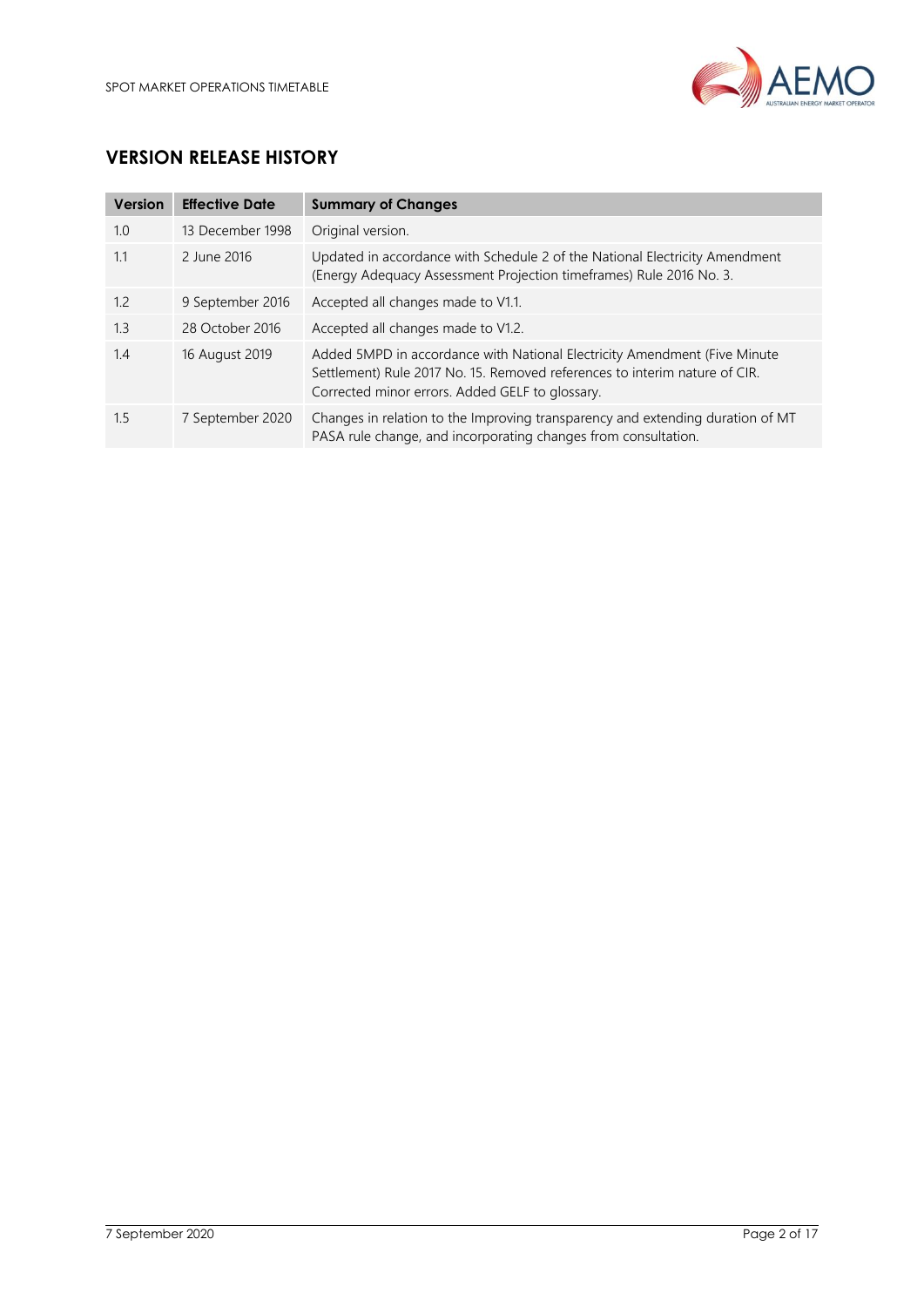

# **CONTENTS**

| 1.   | <b>INTRODUCTION</b>                     | 4              |
|------|-----------------------------------------|----------------|
| 1.1. | Purpose and scope                       | $\overline{4}$ |
| 1.2. | Definitions and interpretation          | $\overline{4}$ |
| 2.   | <b>SPOT MARKET OPERATIONS TIMETABLE</b> | $\sqrt{5}$     |
| 2.1. | Offers and bids                         | 5              |
| 2.2. | PASA                                    | $\overline{7}$ |
| 2.3. | Dispatch and pre-dispatch               | 8              |
| 2.4. | Market information                      | 9              |
| 2.5. | Settlements                             | 14             |
| 2.6. | EAAP                                    | 16             |
| 2.7. | <b>CIR</b>                              | 17             |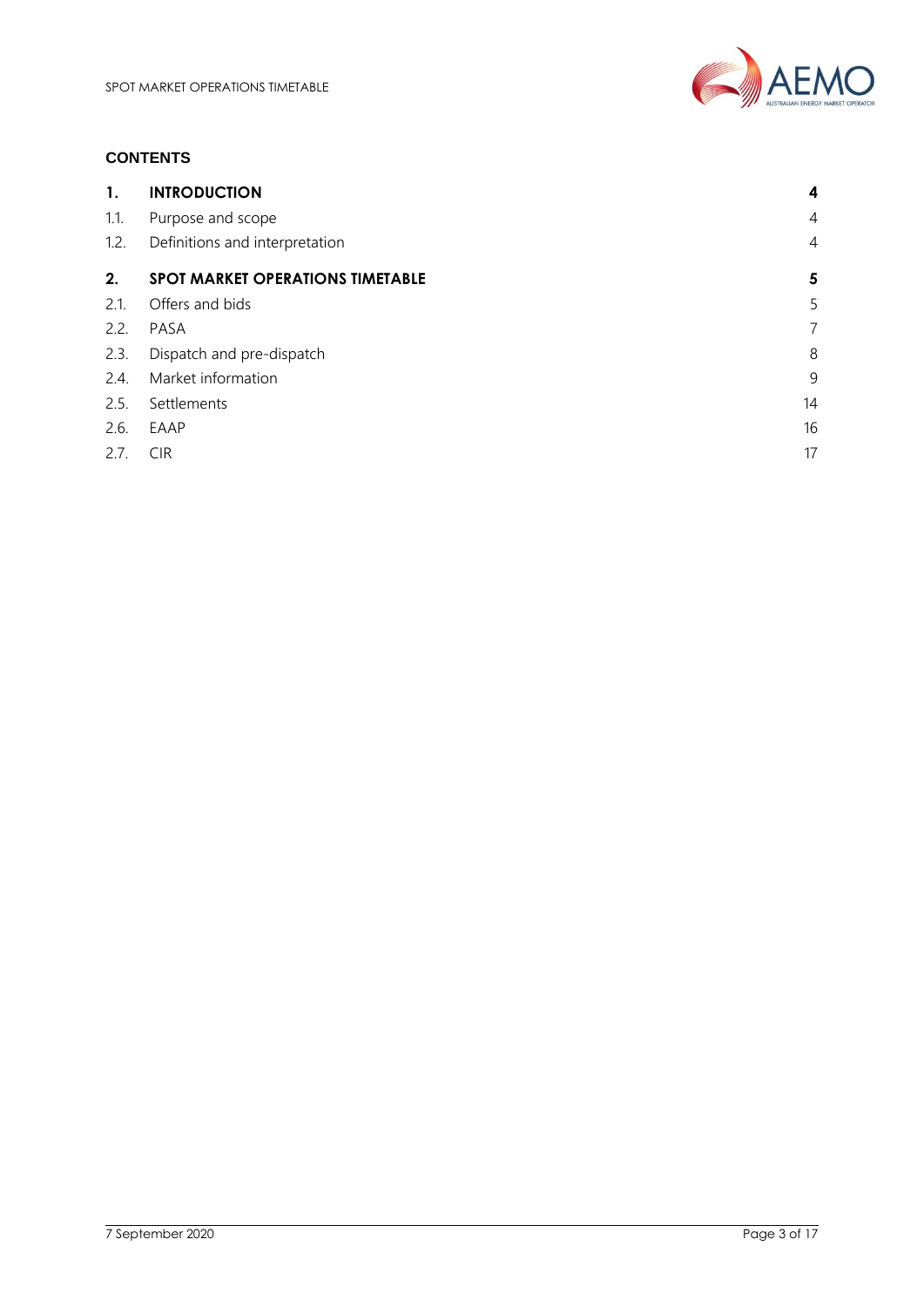

# <span id="page-3-0"></span>**1. INTRODUCTION**

# <span id="page-3-1"></span>**1.1. Purpose and scope**

This is the *spot market* operations *timetable* (**Timetable**) made under clause 3.4.3 of the National Electricity Rules (NER).

The Timetable specifies who must do what by when in the *spot market*. The Timetable applies to *AEMO* and all *Registered Participants*.

This Timetable has effect for only the purposes set out in the NER. The NER and the National Electricity Law prevail over this Timetable to the extent of any inconsistency.

# <span id="page-3-2"></span>**1.2. Definitions and interpretation**

## **1.2.1. Glossary**

Terms defined in the National Electricity Law and the NER have the same meanings in this Timetable.

Terms defined in the NER are intended to be identified in this Timetable by italicising them, but failure to italicise a defined term does not affect its meaning.

The words, phrases and abbreviations in the table below have the meanings set out opposite them when used in this Timetable.

| Definition                                                     |
|----------------------------------------------------------------|
| Australian Eastern Standard Time                               |
| Congestion information resource                                |
| Energy Adequacy Assessment Projection                          |
| Generator Energy Limitation Framework                          |
| National Electricity Rules                                     |
| Projected assessment of system adequacy                        |
| Spot market operations timetable                               |
| The 24-hour period from 0400 hrs to 0400 hrs the following day |
| Trading interval                                               |
|                                                                |

## **1.2.2. Interpretation**

The following principles of interpretation apply to this Timetable unless otherwise expressly indicated:

- (a) This Timetable is subject to the principles of interpretation set out in Schedule 2 of the National Electricity Law.
- (b) References to time are references to Australian Eastern Standard Time (AEST) in 24-hour format.
- (c) References to days are references based on *trading days*. "Day 0" refers to an arbitrary *trading day*. "Day ±x" refers to the *trading day*, or the calendar day that forms the major part of the *trading day*, which is x days after (+) or before (-) Day 0.
- (d) "Bid" may refer to a bid or an offer.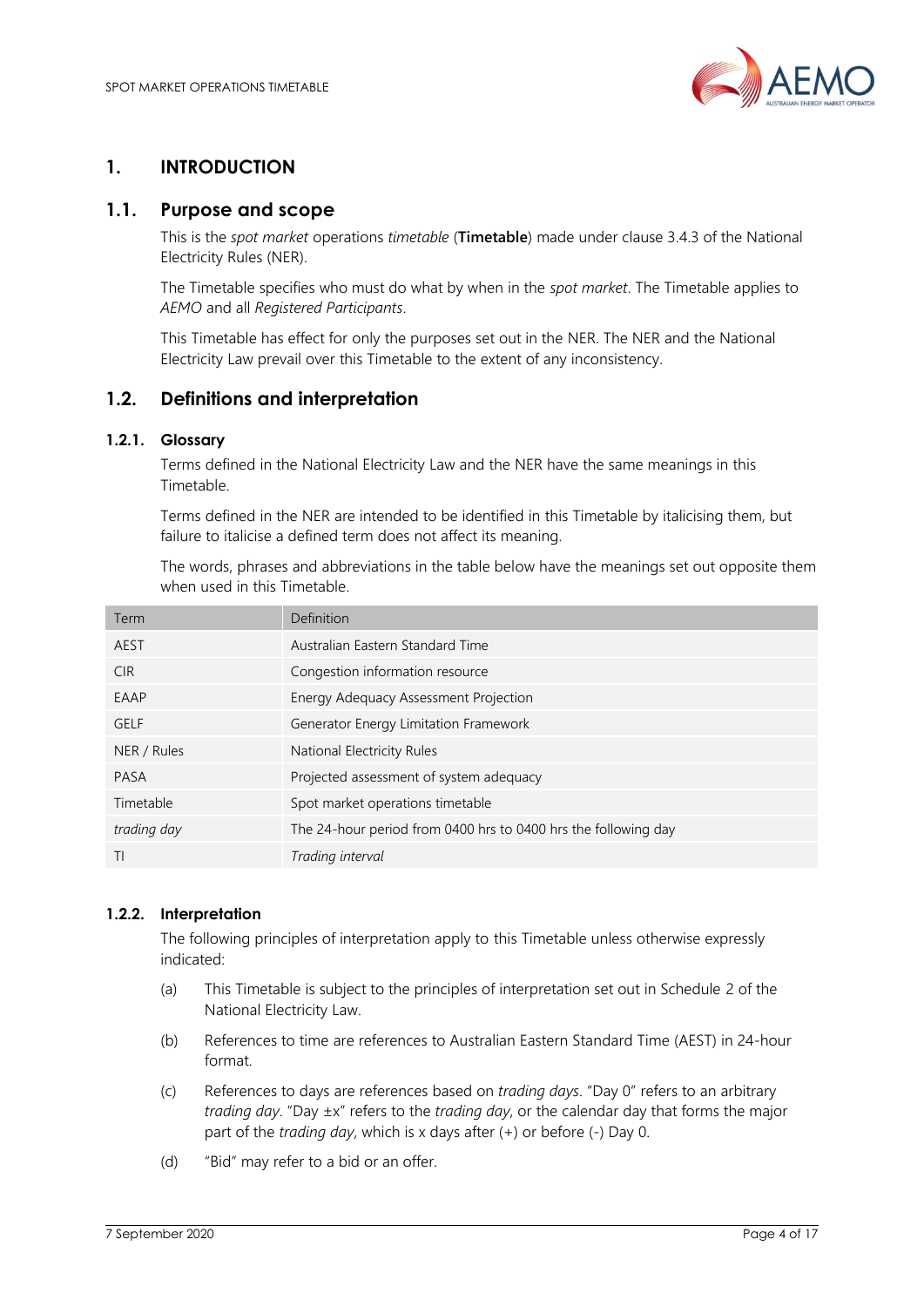

# **2.1. Offers and bids**

<span id="page-4-1"></span><span id="page-4-0"></span>

| Day      | Time of<br>Day (EST) | Event                                                                                                                                                                                               | Provided<br><b>By</b> | Provided<br>To | Period<br>Covered      | Frequency | <b>Comments</b>                                                                                                                                                                                                                                                                                          | <b>NER</b><br>Requirement                 |
|----------|----------------------|-----------------------------------------------------------------------------------------------------------------------------------------------------------------------------------------------------|-----------------------|----------------|------------------------|-----------|----------------------------------------------------------------------------------------------------------------------------------------------------------------------------------------------------------------------------------------------------------------------------------------------------------|-------------------------------------------|
| June     |                      | Bid and offer validation data in<br>accordance with Schedule 3.1 of the<br>Rules.                                                                                                                   | Participants          | <b>AEMO</b>    | Next financial<br>year | Annually  | Provide details of any changes. This<br>data is used to validate dispatch bids<br>and offers. Note changes occurring at<br>any time of year require notification<br>to AEMO at least 6 weeks in advance.                                                                                                 | Schedule 3.1                              |
| Day $-2$ | 12:30                | Capacity notification for Day 0:<br>Capacity profile<br>Self-commitment / de-commitment<br>times<br>Energy availability<br>Rates of change.                                                         | Participants          | <b>AEMO</b>    | Day 0                  | Daily     | Capacity profiles have a trading<br>interval (TI) resolution. Only energy-<br>constrained generating units and<br>scheduled loads are required to<br>provide daily energy limits. Only slow<br>start scheduled generating units are<br>required to provide estimated<br>commitment / decommitment times. | 3.8.4, 3.8.17,<br>3.8.18                  |
| Day -1   | 12:30                | Bidding closes for Day 0. Bids<br>contain quantities specified under<br>clauses 3.8.6, 3.8.6A, 3.8.7 and<br>3.8.7A of the Rules, including:<br>MW quantities for each band<br>prices for each band. | Participants          | AEMO           | Day 0                  | Daily     | Band prices in bids for Day 0 cannot<br>be changed after 12:30.                                                                                                                                                                                                                                          | 3.8.5, 3.8.6,<br>3.8.6A, 3.8.7,<br>3.8.7A |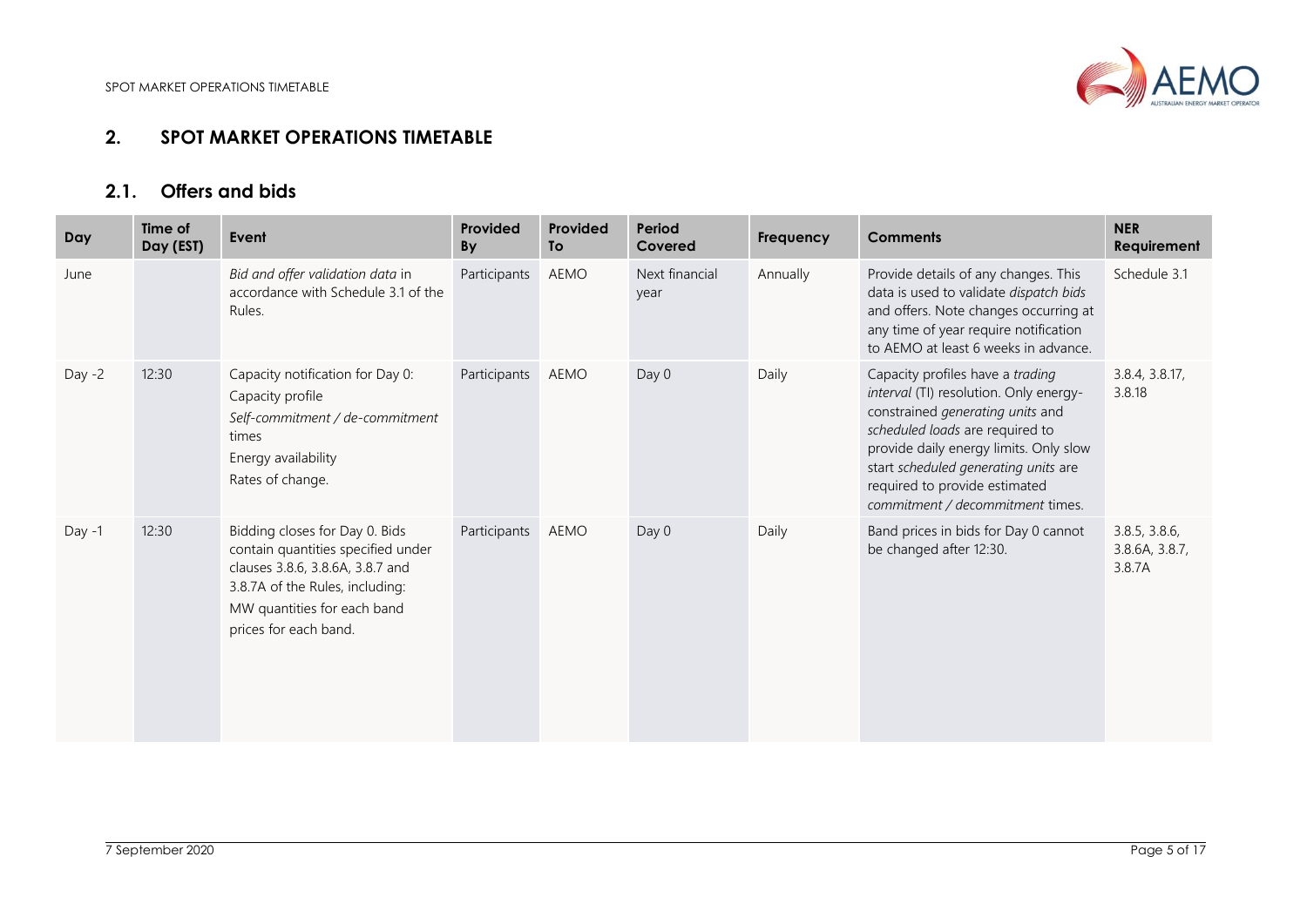

| Day     | Time of<br>Day (EST)                               | Event                                                                                                                                                                                                                                                             | Provided<br><b>By</b> | Provided<br><b>To</b> | Period<br>Covered                                                          | Frequency                             | <b>Comments</b>                                                                                                                               | <b>NER</b><br>Requirement |
|---------|----------------------------------------------------|-------------------------------------------------------------------------------------------------------------------------------------------------------------------------------------------------------------------------------------------------------------------|-----------------------|-----------------------|----------------------------------------------------------------------------|---------------------------------------|-----------------------------------------------------------------------------------------------------------------------------------------------|---------------------------|
| Day 0   | Up to when<br>rebid is<br>captured<br>for dispatch | Rebidding closes. Rebids contain<br>quantities specified under clause<br>3.8.22 of the Rules, including MW<br>quantities for each band.                                                                                                                           | Participants          | <b>AEMO</b>           | From 12:30<br>Day -1 to the end<br>of Day 0.                               | Ongoing                               | Rebids must include a brief, verifiable<br>and specific reason for the rebid and<br>the time of the event cited as the<br>cause of the rebid. | 3.8.22                    |
| Ongoing | ASAP, on<br>receipt of a<br>bid                    | Acknowledgement of receipt of<br>valid dispatch offer, dispatch bid or<br>market ancillary service offer, and<br>data contained in these offers as<br>they will be used in dispatch if the<br>bid is valid. The reason(s) for<br>rejection if the bid is invalid. | AEMO                  | Participants          | Day 0                                                                      | Ongoing                               |                                                                                                                                               | 3.8.8                     |
| Ongoing |                                                    | Defaulting dispatch bid, dispatch<br>offer or market ancillary service<br>offer to the last valid bids and<br>offers.                                                                                                                                             | Participants          | AEMO                  | Covers days<br>where no daily<br>bids or offers<br>have been<br>submitted. | Ongoing                               | If no valid daily bid or offer is received<br>for a particular day, the last valid bid<br>or offer is used.                                   | 3.8.9                     |
| Ongoing | ASAP                                               | Submit each semi-scheduled<br>generating unit plant availability if it<br>differs more than 6 MW from the<br>nameplate rating. Subsequent<br>notification to advise its return to<br>within 6 MW of the nameplate<br>rating.                                      | Participants          | <b>AEMO</b>           | Day 0 to period<br>covered by<br>medium term<br>PASA.                      | As frequently<br>as changes<br>occur. | Submit data as soon as aware of<br>changes in dispatch, pre-dispatch and<br>PASA timeframes.                                                  | 3.7B(b)                   |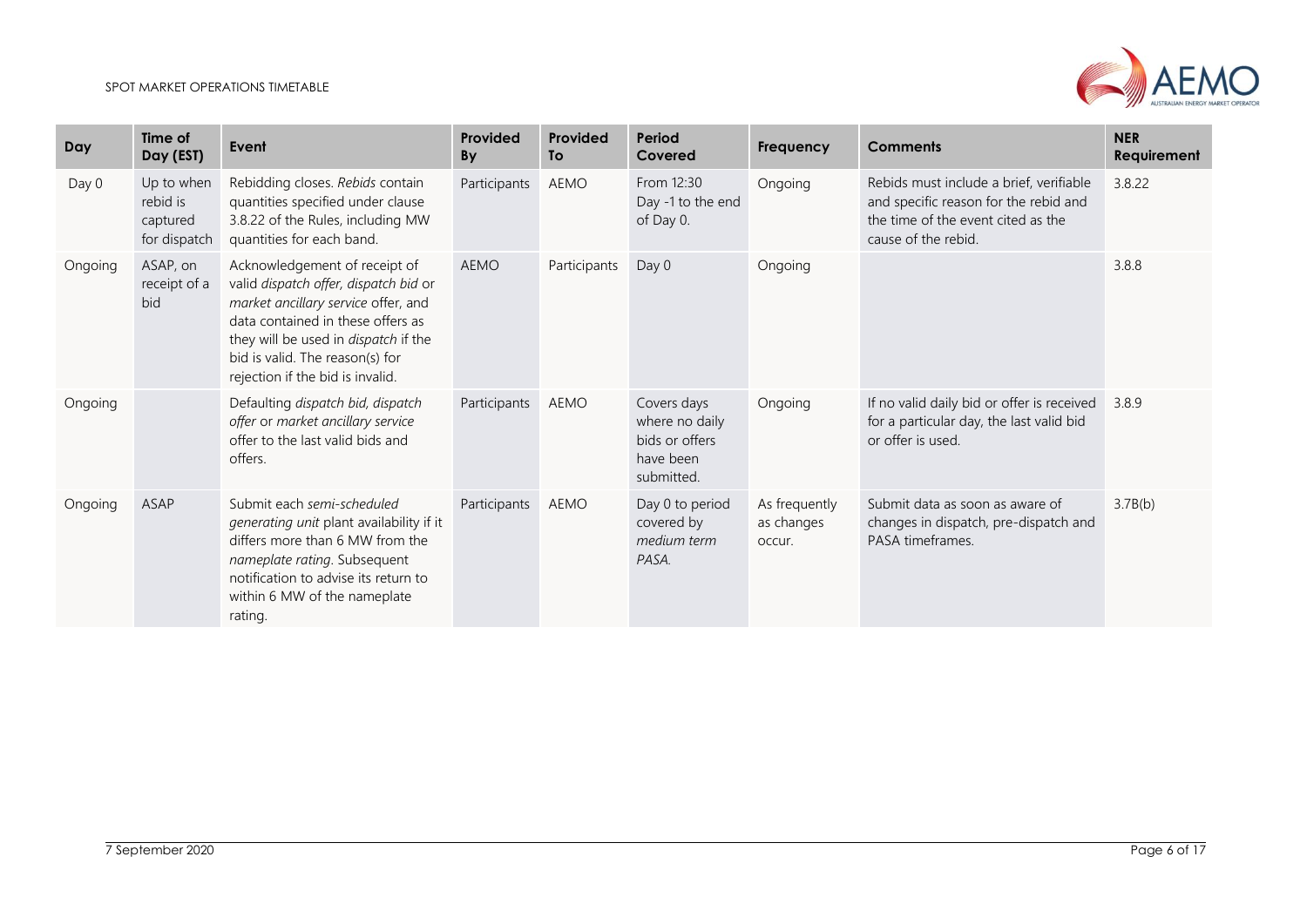

# **2.2. PASA**

<span id="page-6-0"></span>

| Day                   | Time of<br>Day<br>(EST)                          | Event                                                                                                                                                                  | Provided<br>By         | Provided<br><b>To</b> | <b>Period Covered</b>                                                                                       | Frequency                                                                                                                | <b>Comments</b>                                                                             | <b>NER Requirement</b>                            |
|-----------------------|--------------------------------------------------|------------------------------------------------------------------------------------------------------------------------------------------------------------------------|------------------------|-----------------------|-------------------------------------------------------------------------------------------------------------|--------------------------------------------------------------------------------------------------------------------------|---------------------------------------------------------------------------------------------|---------------------------------------------------|
| Ongoing               |                                                  | Submit data for short term<br>PASA, including:<br>Scheduled generating<br>units, scheduled load and<br>scheduled network service<br>availability;<br>Network outages.  | Participants<br>& AEMO | <b>AEMO</b>           | 6 trading days from<br>end of trading day<br>covered by most<br>recent 30-minute pre-<br>dispatch schedule. | As frequently as<br>changes occur.                                                                                       | Half hourly resolution.<br>AEMO converts network<br>outage information into<br>constraints. | $3.7.3(e)$ , (f), (g)                             |
| Daily                 | 14:00                                            | Publish short term PASA,<br>including load forecast for<br>each region.                                                                                                | <b>AEMO</b>            | Participants          | 6 trading days from<br>end of trading day<br>covered by most<br>recent 30-minute pre-<br>dispatch schedule. | Daily as a minimum Rule<br>requirement. Current<br>system target is 2<br>hourly.                                         | Short term PASA is<br>provided in half-hourly<br>resolution.                                | $3.7.3(a)$ , (b), (h),<br>4.9.1(a)                |
| Ongoing               |                                                  | Submit data for medium<br>term PASA, including:<br>Scheduled generating<br>units, scheduled load and<br>scheduled network service<br>availability;<br>Network outages. | Participants<br>& AEMO | <b>AEMO</b>           | Up to 36 months from<br>the Sunday after the<br>day of publication.                                         | As frequently as<br>changes occur.                                                                                       | Daily resolution. AEMO<br>converts network<br>outage information into<br>constraints.       | $3.7.2(d)$ , (e),                                 |
| Each<br>Tuesday       | 16:00                                            | Publish medium term<br>PASA outputs, including<br>load forecast for each<br>region.                                                                                    | <b>AEMO</b>            | Participants          | 24 months from the<br>Sunday after the day<br>of publication.                                               | Weekly as a minimum.<br>More frequently if a<br>materially significant<br>change exists.                                 | Medium term PASA is<br>provided in daily<br>resolution.                                     | $3.7.2(a)$ , (b), (f)(1)-(4)<br>and (6), 4.9.1(a) |
| Monday to<br>Saturday | Generall<br>y 9:00,<br>12:00,<br>15:00.<br>18:00 | Publish aggregate<br>generating unit PASA<br>availability for each region<br>and individual scheduled<br>generating unit PASA<br>availability.                         | <b>AEMO</b>            | Participants          | 36 months from the<br>Sunday after the day<br>of publication.                                               | Weekly as a rules<br>requirement, but<br>currently system target<br>is four times each day<br>from Monday to<br>Saturday | Medium term PASA is<br>provided in daily<br>resolution.                                     | 3.7.2(f)(5)                                       |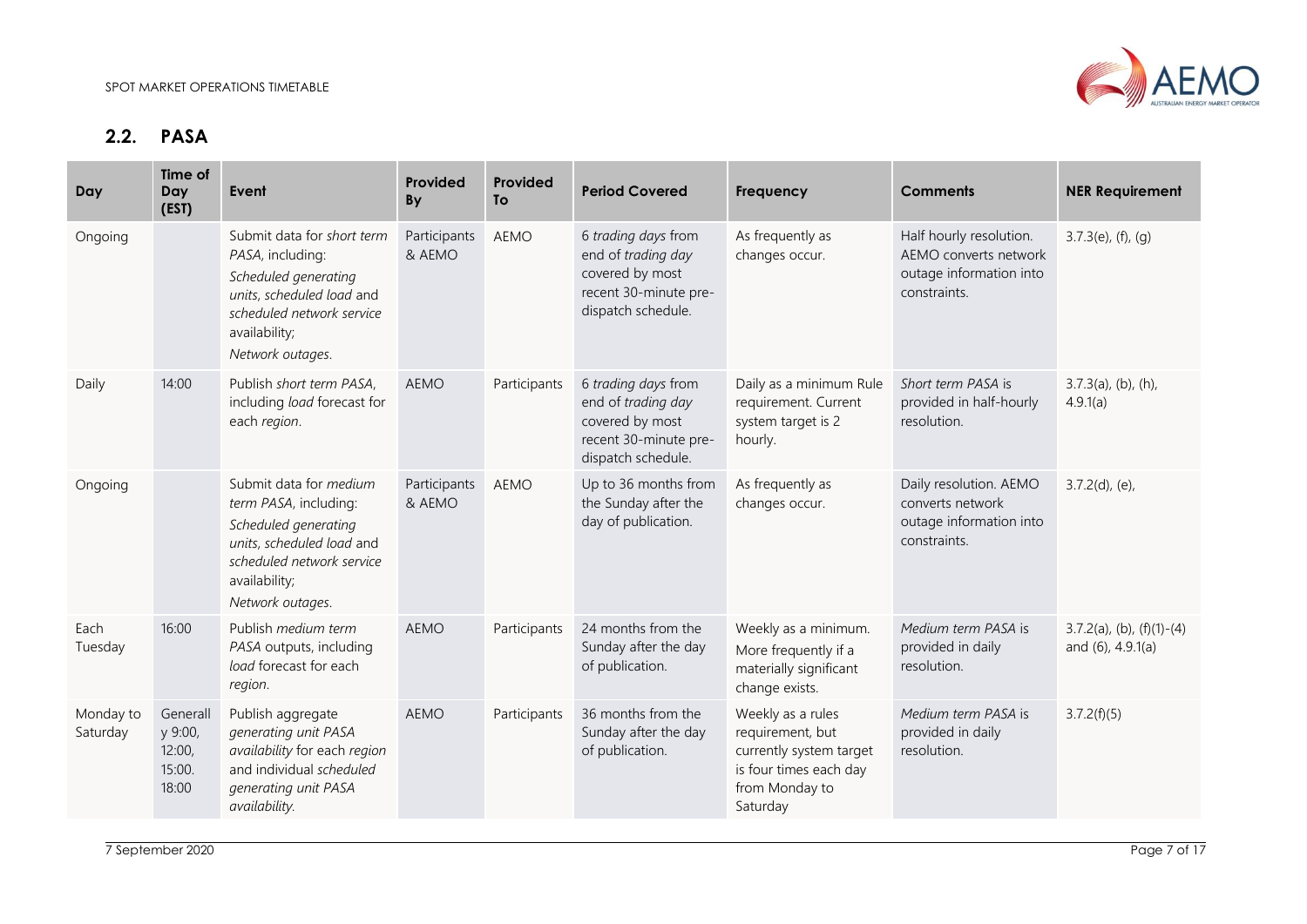

# **2.3. Dispatch and pre-dispatch**

<span id="page-7-0"></span>

| Day      | <b>Time of Day</b><br>(EST)                                              | Event                                                                                                                                  | Provided<br><b>By</b> | Provided<br><b>To</b> | Period<br>Covered                                                          | Frequency                                                                                     | <b>Comments</b>                                                                  | <b>NER Requirement</b>      |
|----------|--------------------------------------------------------------------------|----------------------------------------------------------------------------------------------------------------------------------------|-----------------------|-----------------------|----------------------------------------------------------------------------|-----------------------------------------------------------------------------------------------|----------------------------------------------------------------------------------|-----------------------------|
| Day $-1$ | As soon as<br>possible<br>(ASAP) after<br>12:30, no later<br>than 16:00. | Publish the 30-minute pre-<br>dispatch schedule for Day 0,<br>including regional load<br>forecasts and available<br>generation region. | <b>AEMO</b>           | Participants          | Day 0                                                                      | Each 3 hours as a<br>minimum Rule<br>requirement. Current<br>system target is half<br>hourly. | 30-minute pre-<br>dispatch schedule is<br>provided in half<br>hourly resolution. | 3.8.20, 3.13.4(i), 4.9.1(i) |
| Day 0    | Every 5 min.<br>(approx.)                                                | Dispatch.                                                                                                                              | AEMO                  | Participants          | Next dispatch<br>interval (trading<br><i>interval</i> from 1<br>July 2021) | Every 5 minutes.                                                                              | Dispatch is according<br>to current bids, offers<br>and rebids.                  | 3.8.21                      |
| Day 0    | Every 5<br>minutes                                                       | Five-minute pre-dispatch.                                                                                                              | AEMO                  | Participants          | At least the next<br>hour                                                  | Every 5 minutes from<br>1 July 2021.                                                          | This will not be a<br>Rules requirement<br>until 1 July 2021.                    | 3.8.20                      |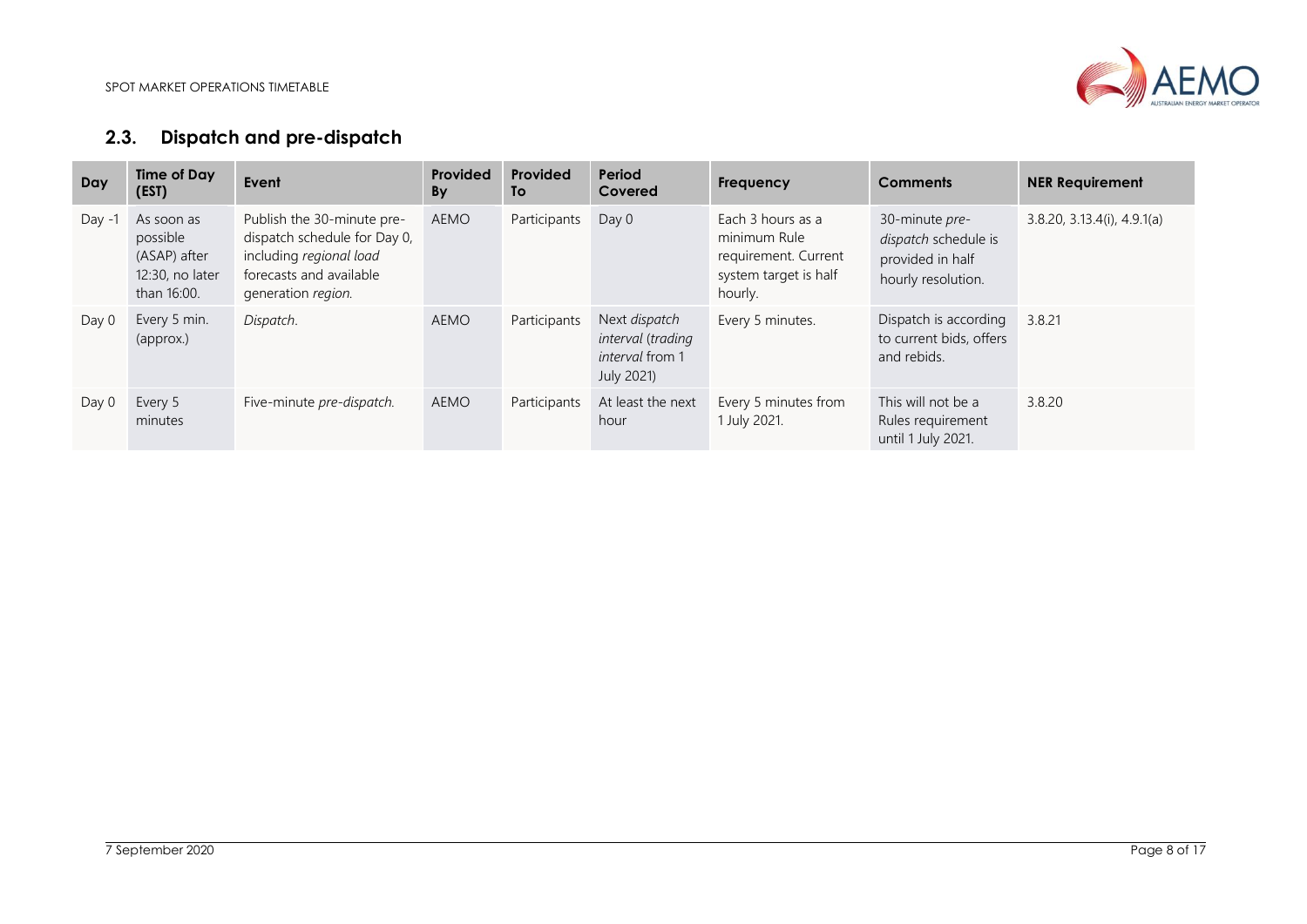

# **2.4. Market information**

<span id="page-8-0"></span>

| Day             | <b>Time of Day</b><br>(EST)                     | Event                                                                                                                                   | Provided<br>By | Provided<br><b>To</b> | <b>Period Covered</b>                                                                                            | Frequency                                                                                         | <b>Comments</b>                                                                                                                     | <b>NER Requirement</b> |
|-----------------|-------------------------------------------------|-----------------------------------------------------------------------------------------------------------------------------------------|----------------|-----------------------|------------------------------------------------------------------------------------------------------------------|---------------------------------------------------------------------------------------------------|-------------------------------------------------------------------------------------------------------------------------------------|------------------------|
| Each<br>Tuesday | 16:00                                           | Publish outcome of<br>Medium term PASA.                                                                                                 | <b>AEMO</b>    | Participants          | 24 months from<br>the Sunday after<br>the day of<br>publication.                                                 | Weekly as a<br>minimum                                                                            | Medium term PASA is<br>provided in daily<br>resolution.                                                                             | $3.13.4$ (a)           |
| Day 0           | 14:00                                           | Publish outcome of short<br>term PASA.                                                                                                  | <b>AEMO</b>    | Participants          | 6 trading days<br>from end of<br>trading day<br>covered by most<br>recent 30-minute<br>pre-dispatch<br>schedule. | Daily as a<br>minimum Rule<br>requirement.<br>Current system<br>target is every 2<br>hours.       | Short term PASA is<br>provided in half hourly<br>resolution.                                                                        | 3.13.4(c)              |
| $Day -1$        | ASAP after<br>12:30, no<br>later than<br>16:00. | Publish 30-minute pre-<br>dispatch schedule.                                                                                            | <b>AEMO</b>    | Participants          | Day 0                                                                                                            | Every 3 hours as a<br>minimum Rule<br>requirement.<br>Current system<br>target is half<br>hourly. | 30-minute pre-dispatch<br>schedule is provided in<br>half-hourly resolution.                                                        | $3.13.4$ (e), (i)      |
| $Day -1$        | ASAP after<br>12:30, no<br>later than<br>16:00. | Publish forecast energy<br>and ancillary service prices<br>at each regional reference<br>node.                                          | <b>AEMO</b>    | Participants          | Day 0                                                                                                            | Every 3 hours as a<br>minimum Rule<br>requirement.<br>Current system<br>target is half<br>hourly. | Forecast prices are<br>provided in half hourly<br>resolution. Based on<br>30-minute pre-dispatch<br>schedule.                       | $3.13.4$ (g), (i)      |
| $Day -1$        | ASAP after<br>12:30, no<br>later than<br>16:00. | Publish expected<br>sensitivity of the forecast<br>energy prices to changes<br>in the forecast load or<br>generating unit availability. | <b>AEMO</b>    | Participants          | Day 0                                                                                                            | Every 3 hours as a<br>minimum Rule<br>requirement.<br>Current system<br>target is half<br>hourly. | Sensitivity forecast of<br>energy prices is provided<br>in half hourly resolution.<br>Based on 30-minute pre-<br>dispatch schedule. | $3.13.4$ (h), (i)      |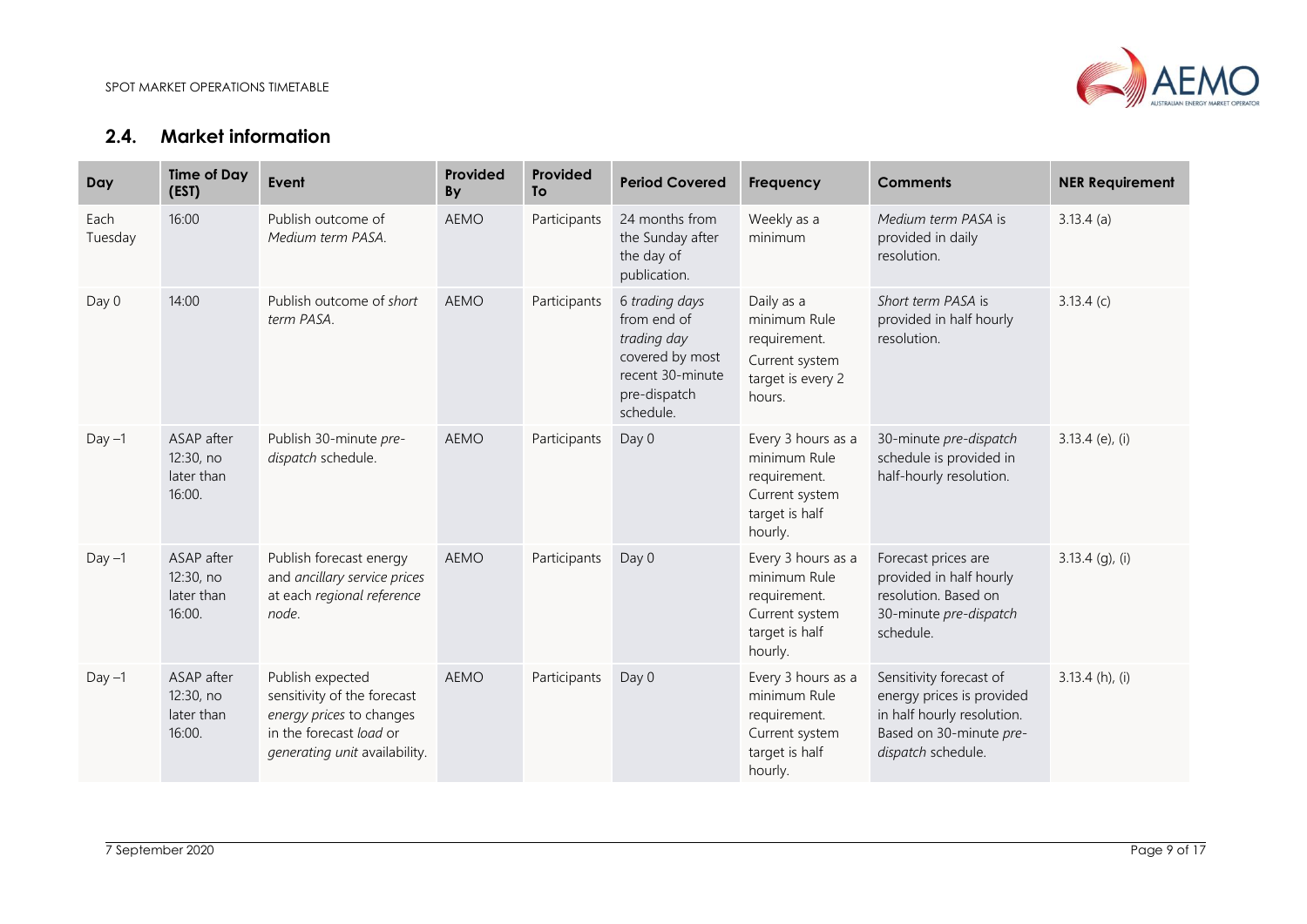

| Day   | <b>Time of Day</b><br>(EST)                                                                                                                                      | Event                                                                                                                             | Provided<br>By | Provided<br><b>To</b> | <b>Period Covered</b>                                                 | <b>Frequency</b>                                                                                                             | <b>Comments</b>                                              | <b>NER Requirement</b>                             |
|-------|------------------------------------------------------------------------------------------------------------------------------------------------------------------|-----------------------------------------------------------------------------------------------------------------------------------|----------------|-----------------------|-----------------------------------------------------------------------|------------------------------------------------------------------------------------------------------------------------------|--------------------------------------------------------------|----------------------------------------------------|
| Day 0 | Every 5<br>minutes.                                                                                                                                              | Publish 5-minute pre-<br>dispatch schedule.                                                                                       | <b>AEMO</b>    | Participants          | At least the next<br>hour                                             | Minimum Rule<br>requirement is<br>every 3 hours. The<br>system target will<br>be every 5<br>minutes from<br>1 July 2021.     | This will not be a Rules<br>requirement until<br>1 July 2021 | 3.13.4(f)                                          |
| Day 0 | Every 5<br>minutes                                                                                                                                               | Publish forecast spot<br>prices and ancillary service<br>prices at each regional<br>reference node.                               | <b>AEMO</b>    | Participants          | At least the next<br>hour                                             | The minimum<br>Rule requirement<br>is every 3 hours.<br>The system target<br>will be every 5<br>minutes from<br>1 July 2021. | This will not be a Rules<br>requirement until<br>1 July 2021 | $3.13.4$ (g)                                       |
| Day 0 | ASAP after<br>start of<br>dispatch<br>interval<br>(trading<br>interval from<br>1 July 2021).                                                                     | Publish dispatch prices<br>(spot prices from 1 July<br>2021) and ancillary service<br>prices for each regional<br>reference node. | <b>AEMO</b>    | Participants          | Current dispatch<br>interval (trading<br>interval from 1 July<br>2021 | Every 5 min.                                                                                                                 |                                                              | $3.13.4$ (l)                                       |
| Day 0 | ASAP after<br>start of last<br>dispatch<br>interval in the<br>trading<br>interval (last<br>trading<br>interval in a<br>30-minute<br>period from 1<br>July 2021). | Publish regional reference<br>prices (30-minute prices<br>from 1 July 2021).                                                      | <b>AEMO</b>    | Participants          | Current trading<br>interval<br>(30-minute period<br>from 1 July 2021) | Every half hour.                                                                                                             |                                                              | 3.13.4(m) (or, after<br>1 July 2021,<br>3.13.4(11) |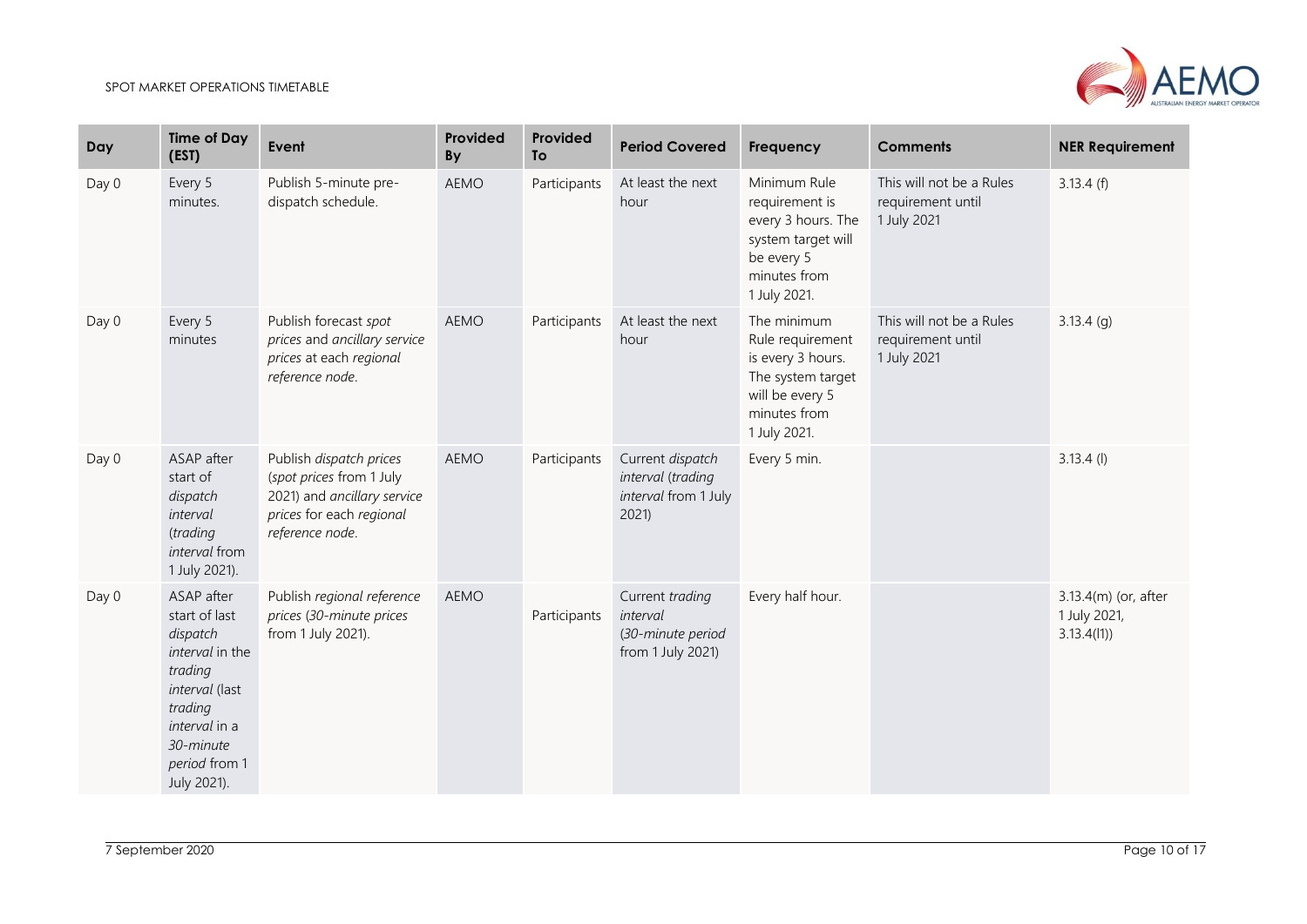

| Day      | <b>Time of Day</b><br>(EST)            | Event                                                                                                                                                                                                                                                   | Provided<br><b>By</b> | Provided<br>To | <b>Period Covered</b> | Frequency | <b>Comments</b>                                                       | <b>NER Requirement</b> |
|----------|----------------------------------------|---------------------------------------------------------------------------------------------------------------------------------------------------------------------------------------------------------------------------------------------------------|-----------------------|----------------|-----------------------|-----------|-----------------------------------------------------------------------|------------------------|
| $Day +1$ | ASAP after<br>start of<br>trading day. | Publish for Day 0:<br>Regional reference prices;<br>Ancillary service prices;<br>Regional and total<br>interconnected system<br>loads and energies;<br>Inter-regional loss factors;<br>Network constraints.                                             | AEMO                  | Participants   | Day 0                 | Daily     | Half hourly resolution (5-<br>minute resolution from 1<br>July 2021). | 3.13.4(n)              |
| $Day +1$ | ASAP after<br>start of<br>trading day  | Publish for Day 0, inter-<br>regional flows                                                                                                                                                                                                             | AEMO                  | Participants   | Day 0                 | Daily     | Half hourly resolution (5-<br>minute resolution from 1<br>July 2021). | 3.13.4(n1)             |
| $Day +1$ | ASAP after<br>start of<br>trading day. | Publish final dispatch<br>offers, dispatch bids and<br>market ancillary services<br>offers received, as well as<br>actual availabilities of<br>generating units,<br>scheduled network<br>services, scheduled loads<br>and market ancillary<br>services. | <b>AEMO</b>           | Participants   | Day 0                 | Daily     |                                                                       | 3.13.4(p)              |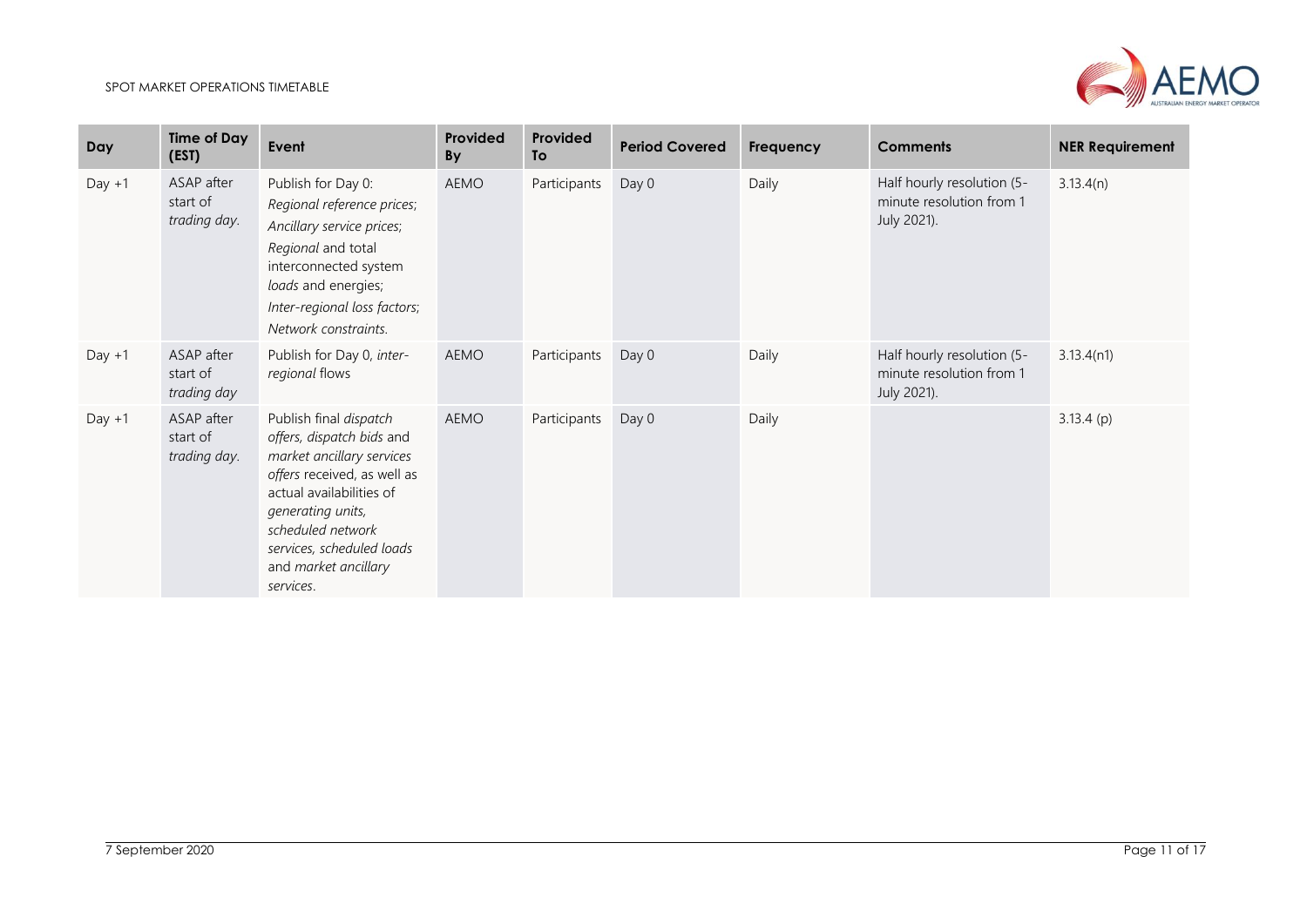

| Day      | <b>Time of Day</b><br>(EST)                                                                  | Event                                                                                                                                                                                                                                                                                                                          | Provided<br>By | Provided<br>To | <b>Period Covered</b>                                                           | Frequency                                                                                         | <b>Comments</b>                                                                                                                                                                                                                        | <b>NER Requirement</b> |
|----------|----------------------------------------------------------------------------------------------|--------------------------------------------------------------------------------------------------------------------------------------------------------------------------------------------------------------------------------------------------------------------------------------------------------------------------------|----------------|----------------|---------------------------------------------------------------------------------|---------------------------------------------------------------------------------------------------|----------------------------------------------------------------------------------------------------------------------------------------------------------------------------------------------------------------------------------------|------------------------|
| $Day +1$ | ASAP after<br>start of<br>trading day.                                                       | Publish dispatched<br>generation, dispatched<br>network service, dispatched<br>load for each scheduled<br>generating unit, semi-<br>scheduled generating unit,<br>scheduled network service<br>and scheduled load<br>respectively. Publish<br>application of semi-<br>dispatch cap to each semi-<br>scheduled generating unit. | <b>AEMO</b>    | Participants   | Day 0                                                                           | Daily                                                                                             | 5minute resolution for<br>dispatch interval and half-<br>hourly resolution for<br>trading interval (or, after<br>1 July 2021, 5-minute<br>resolution for trading<br>intervals and half-hourly<br>resolution for 30-minute<br>periods). | $3.13.4$ (q)           |
| Day 0    | ASAP after<br>start of<br>dispatch<br>interval<br>(trading<br>interval from<br>1 July 2021). | Publish actual generation<br>of scheduled generating<br>unit, semi-scheduled<br>generating unit and non-<br>scheduled generating unit<br>or non-scheduled<br>generating systems.<br>Publish actual network<br>service for scheduled<br>network service.<br>Publish actual load for<br>scheduled load.                          | <b>AEMO</b>    | Public         | Current dispatch<br>interval (current<br>trading interval<br>from 1 July 2021). | Every 5 minutes                                                                                   | The actual generation is<br>measured at the beginning<br>of each dispatch interval<br>(trading interval from 1 July<br>$2021$ ).                                                                                                       | 3.13.4(r)              |
| $Day +1$ |                                                                                              | Publish operational<br>irregularities.                                                                                                                                                                                                                                                                                         | <b>AEMO</b>    | Participants   | Day 0                                                                           | Daily                                                                                             |                                                                                                                                                                                                                                        | $3.13.4$ (w)           |
| $Day -1$ | ASAP after<br>12:30, no<br>later than<br>16:00.                                              | Publish unconstrained<br>intermittent generation<br>forecast for semi-<br>scheduled generating<br>units.                                                                                                                                                                                                                       | <b>AEMO</b>    | Participants   | Day 0                                                                           | Every 3 hours as a<br>minimum Rule<br>requirement.<br>Current system<br>target is half<br>hourly. | Half-hourly resolution.                                                                                                                                                                                                                | 3.13.4(y)              |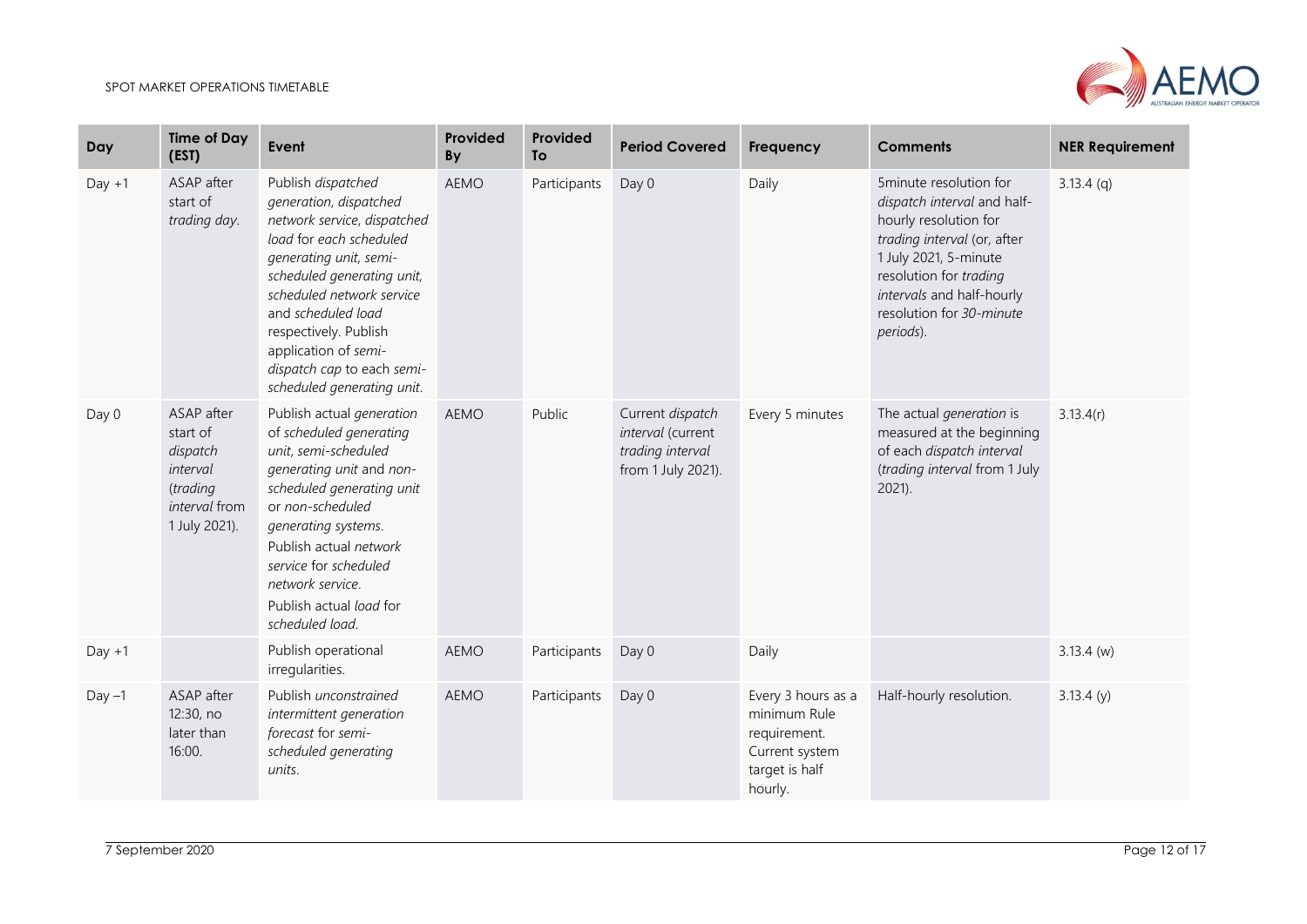

| Day                          | <b>Time of Day</b><br>(EST) | Event                                                                                                                                                                                | Provided<br>By | Provided<br><b>To</b> | <b>Period Covered</b>          | Frequency                                                                                                                             | <b>Comments</b>         | <b>NER Requirement</b> |
|------------------------------|-----------------------------|--------------------------------------------------------------------------------------------------------------------------------------------------------------------------------------|----------------|-----------------------|--------------------------------|---------------------------------------------------------------------------------------------------------------------------------------|-------------------------|------------------------|
| Each<br>Tuesday              | 16:00                       | Publish a forecast of the<br>requirements for each<br>type of market ancillary<br>service for each region for<br>the following week.                                                 | <b>AEMO</b>    | Participants          | Next 7 days                    | Weekly as a<br>minimum. Target<br>daily.<br>More frequently if<br>there are<br>significant<br>changes to<br>forecast<br>requirements. | Half hourly resolution. | 3.13.4A                |
| September<br>of each<br>year |                             | Publish costs of all of its<br>operations associated with<br>the acquisition of market<br>ancillary services and non<br>market ancillary services.                                   | <b>AEMO</b>    | Participants          | Last financial year            | Annually for non-<br>market ancillary<br>services. Weekly<br>updates for<br>market ancillary<br>services.                             |                         | 3.13.5(a)              |
| Ongoing                      |                             | Publish the historical data<br>used in determining the<br>'causer pays' factors for<br>each Participant at least 8<br>business days prior to the<br>application of these<br>factors. | <b>AEMO</b>    | Participants          | 'Causer pays'<br>sample period | Every 4 weeks<br>from<br>commencement<br>of market ancillary<br>services date.                                                        | 4 weekly resolution.    | 3.15.6A(n)             |
| Ongoing                      |                             | Publish the 'causer pays'<br>factors at least 10 business<br>days prior to the<br>application of these<br>factors.                                                                   | <b>AEMO</b>    | Participants          | 'Causer pays'<br>sample period | Every 4 weeks<br>from<br>commencement<br>of market ancillary<br>services date.                                                        | 4 weekly resolution.    | 3.15.6A(na)            |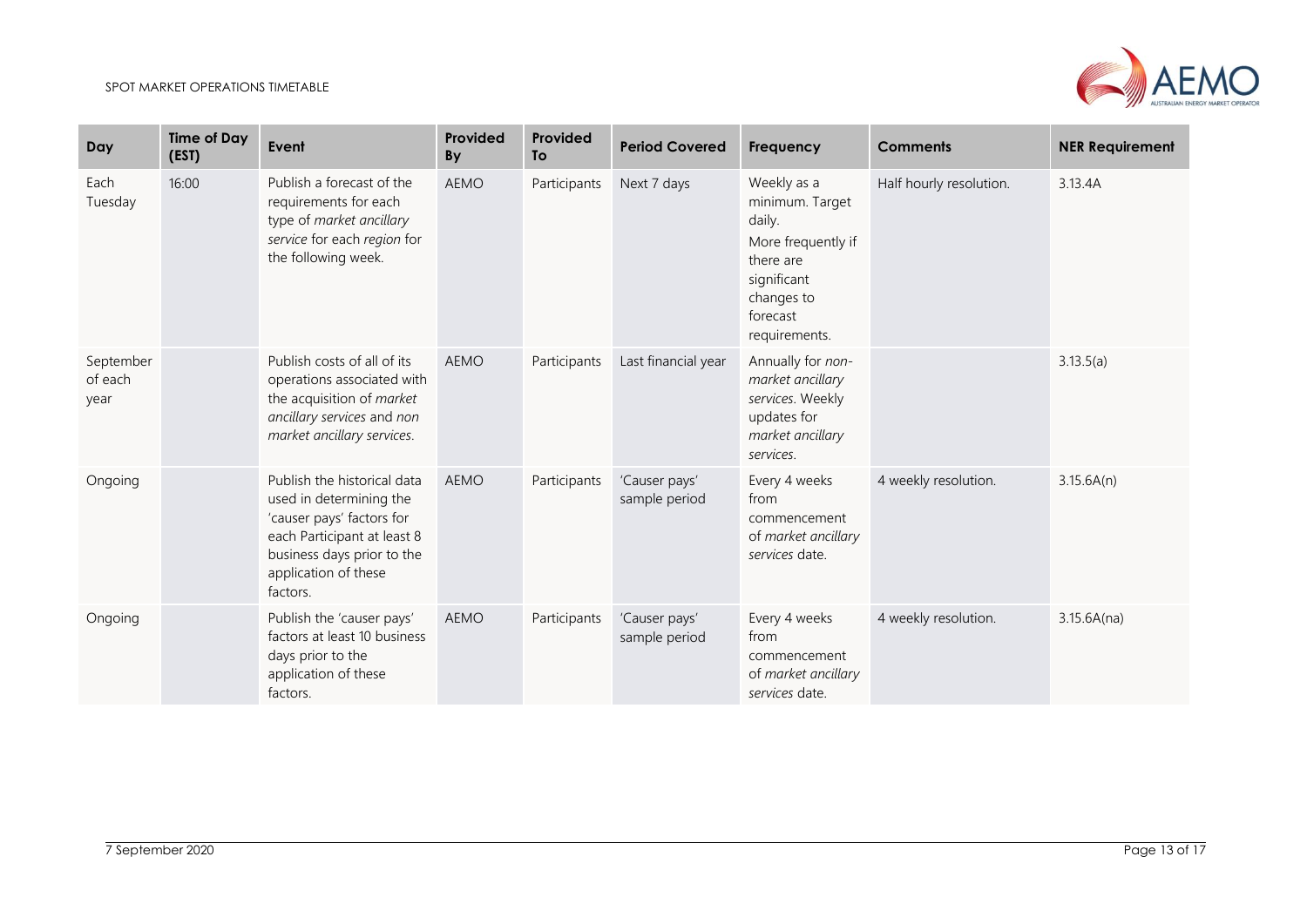

# **2.5. Settlements**

<span id="page-13-0"></span>

| Day                                                   | <b>Time of Day</b><br>(EST)                                   | Event                                                                                                                         | <b>Provided By</b> | <b>Provided To</b>                             | Period<br>Covered                            | <b>Frequency</b> | <b>Comments</b>                                                                                                                                                    | <b>NER Requirement</b> |
|-------------------------------------------------------|---------------------------------------------------------------|-------------------------------------------------------------------------------------------------------------------------------|--------------------|------------------------------------------------|----------------------------------------------|------------------|--------------------------------------------------------------------------------------------------------------------------------------------------------------------|------------------------|
| End of<br>billing<br>period $+5$<br>business<br>days  | No later than<br>18:00                                        | Publish the Carbon<br>Dioxide Equivalent<br>Intensity Index for the<br>days of the Billing<br>Period                          | <b>AEMO</b>        | Publicly available<br>via the AEMO<br>web site | <b>Billing period</b>                        | Weekly           | The data published will<br>include a Carbon Dioxide<br>Equivalent Intensity Index<br>for each day of the billing<br>period                                         | 3.13.14                |
| End of<br>billing<br>period $+5$<br>business<br>days  | Approximately<br>12:00 Sydney<br>Time, no later<br>than 18:00 | <b>Issue Preliminary</b><br>Settlement Statement<br>to Participant.                                                           | <b>AEMO</b>        | Market<br>Participants                         | <b>Billing period</b><br>containing<br>Day 0 | Weekly           |                                                                                                                                                                    | 3.15.14                |
| End of<br>billing<br>period $+18$<br>business<br>days | Approximately<br>12:00 Sydney<br>Time, no later<br>than 18:00 | <b>Issue Final Settlement</b><br>Statement to<br>Participant.                                                                 | <b>AEMO</b>        | Market<br>Participants                         | <b>Billing period</b><br>containing<br>Day 0 | Weekly           |                                                                                                                                                                    | 3.15.15                |
| End of<br>billing<br>period +20<br>business<br>days   | By 10:30<br>Sydney Time.                                      | Participants pay to<br>AEMO in cleared<br>funds the amount<br>stated to be payable<br>on the relevant final<br>statement.     | Participants       | <b>EFT Provider</b>                            | <b>Billing Period</b><br>containing<br>Day 0 | Weekly           | Times must align with EFT<br>Provider and RTGS System<br>deadlines.                                                                                                | 3.15.16                |
| End of<br>billing<br>period +20<br>business<br>days   | By 14:00<br>Sydney Time.                                      | AEMO pays to<br>Participants in<br>cleared funds the<br>amount stated to be<br>payable on the<br>relevant final<br>statement. | <b>AEMO</b>        | <b>EFT Provider</b>                            | <b>Billing Period</b><br>containing<br>Day 0 | Weekly           | Subject to all payments to<br>AEMO being cleared by<br>10:30 Sydney Time and<br>Participant's Exigo<br>Transactions entered and<br>matched by 13:00 Sydney<br>Time | 3.15.17                |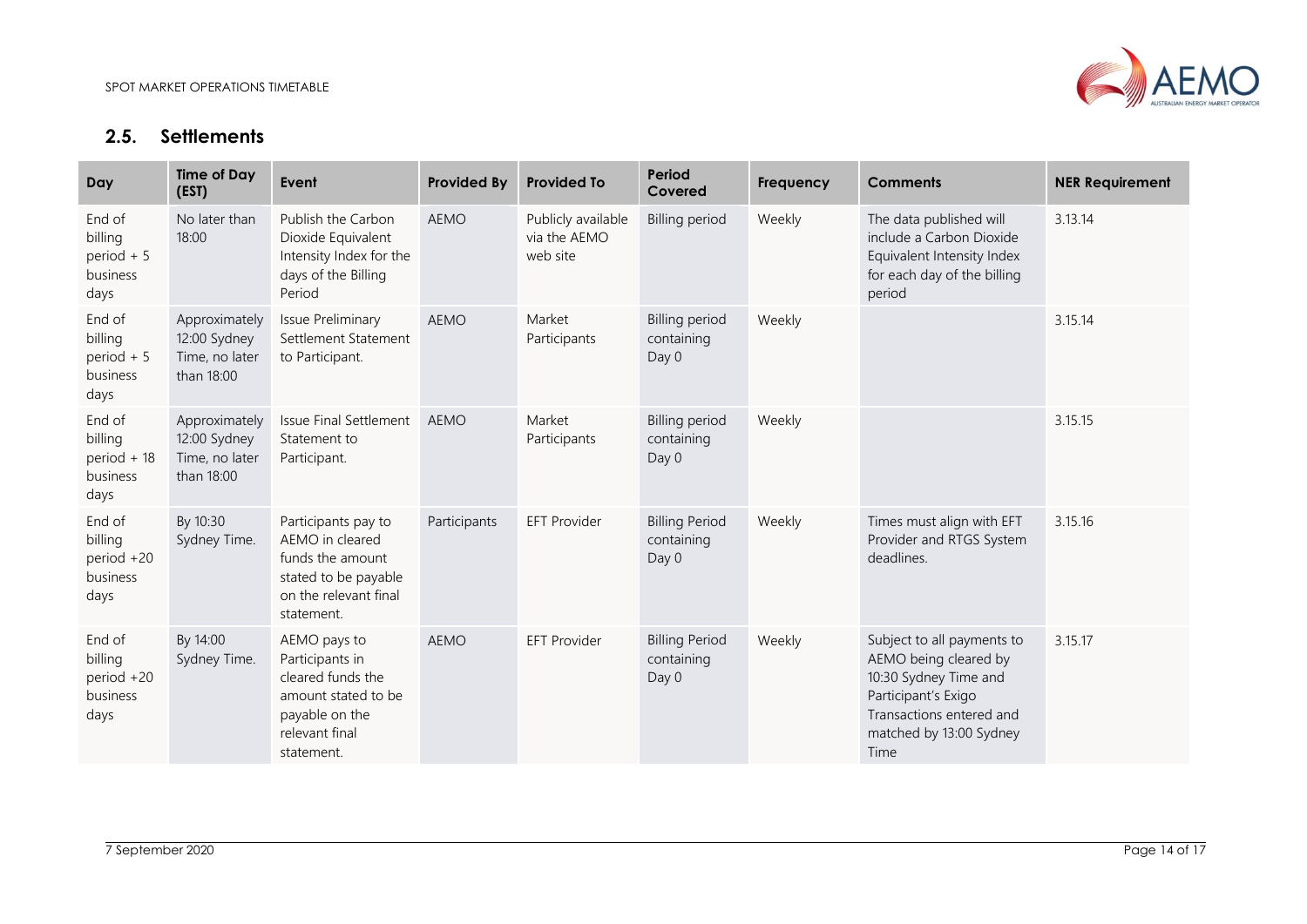

| Day                                                 | <b>Time of Day</b><br>(EST)                                   | Event                                                                                                | <b>Provided By</b> | <b>Provided To</b>     | Period<br>Covered                            | <b>Frequency</b>                                                                | <b>Comments</b>                                                                                                                                                                | <b>NER Requirement</b> |
|-----------------------------------------------------|---------------------------------------------------------------|------------------------------------------------------------------------------------------------------|--------------------|------------------------|----------------------------------------------|---------------------------------------------------------------------------------|--------------------------------------------------------------------------------------------------------------------------------------------------------------------------------|------------------------|
| End of<br>billing<br>period +20<br>weeks            | Approximately<br>12:00 Sydney<br>Time, no later<br>than 18:00 | <b>Issue Routine Revised</b><br>Statement.                                                           | <b>AEMO</b>        | Market<br>Participants | <b>Billing Period</b><br>containing<br>Day 0 | Weekly                                                                          | Based on amended<br>metering data, trading<br>amounts, Participant fees or<br>other amounts payable or<br>receivable by the<br>Participant.                                    | 3.15.19(b)             |
| End of<br>billing<br>period +30<br>weeks            | Approximately<br>12:00 Sydney<br>Time, no later<br>than 18:00 | <b>Issue Routine Revised</b><br>Statement.                                                           | <b>AEMO</b>        | Market<br>Participants | <b>Billing Period</b><br>containing<br>Day 0 | Weekly                                                                          | Based on amended<br>metering data, trading<br>amounts, Participant fees or<br>other amounts payable or<br>receivable by the<br>Participant.                                    | 3.15.19(b)             |
| End of<br>billing<br>period +20<br>business<br>days | By 16:00<br>Sydney Time.                                      | AEMO pays to<br>Participants in<br>cleared funds to the<br>value of the<br>maximum total<br>payment. | <b>AEMO</b>        | <b>EFT Provider</b>    | <b>Billing Period</b><br>containing<br>Day 0 | Weekly, if<br>required.                                                         | Not required if all payments<br>to AEMO are cleared by<br>10:30. Maximum total<br>payment includes late<br>payments and credit<br>support drawings received<br>prior to 14:00. | 3.15.22                |
| After end of<br>financial<br>year                   |                                                               | AEMO determines<br>payment adjustments<br>to Participants.                                           | <b>AEMO</b>        | Market<br>Participants | Financial year<br>containing<br>Day 0        | As required,<br>when<br>additional<br>funds are<br>received after<br>shortfall. | Only required if AEMO<br>receives late payment for a<br>payment default that<br>occurred in the financial<br>year.                                                             | 3.15.23 to 3.15.25     |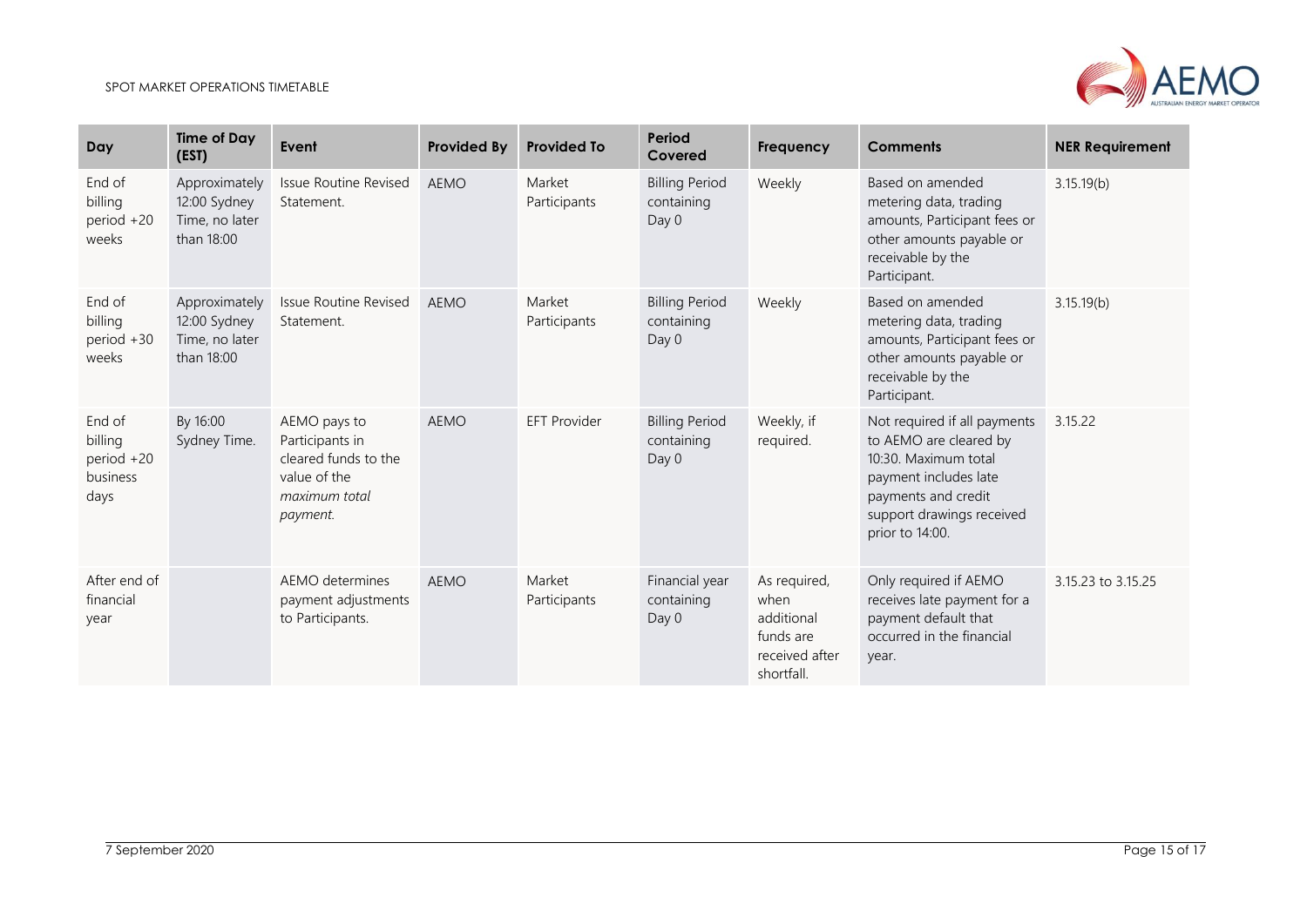

# **2.6. EAAP**

<span id="page-15-0"></span>

| Day                                                                                                                                                                                                          | Time of<br>Day (EST) | Event                                                                                | <b>Provided By</b>      | <b>Provided To</b> | Period<br>Covered                                      | Frequency                                                                                                                 | <b>Comments</b>                                                                     | <b>NER Requirement</b>     |
|--------------------------------------------------------------------------------------------------------------------------------------------------------------------------------------------------------------|----------------------|--------------------------------------------------------------------------------------|-------------------------|--------------------|--------------------------------------------------------|---------------------------------------------------------------------------------------------------------------------------|-------------------------------------------------------------------------------------|----------------------------|
| Within 3 weeks from the<br>time AEMO issues an<br>AEMO Communication for<br>annual EAAP reporting                                                                                                            | By 16:00 hr          | Submission of<br>variable GELF<br>parameters<br>for annual<br>EAAP<br>reporting.     | Scheduled<br>Generators | <b>AEMO</b>        | Information<br>to cover the<br>next eight<br>quarters  | Annually                                                                                                                  | Information must be<br>provided consistent with<br>the EAAP guidelines              | $3.7C(b)(6)(D)$ , (e), (f) |
| One month after receipt of<br>the GELF parameters for<br>annual EAAP reporting. The<br>publication date will fall on<br>the last day of that month.                                                          |                      | Publish EAAP                                                                         | <b>AEMO</b>             | Participants       | Information<br>to cover the<br>next eight<br>quarters. | Annually                                                                                                                  |                                                                                     | 3.7C(d)                    |
| Within 3 weeks from the<br>time AEMO issues an<br><b>AEMO Communication</b><br>informing Scheduled<br>Generators that a GELF<br>update is required for<br>additional EAAP reporting.                         | By 16:00 hr          | Submission of<br>variable GELF<br>parameters<br>for additional<br>EAAP<br>reporting. | Scheduled<br>Generators | <b>AEMO</b>        | Information<br>to cover the<br>next eight<br>quarters. | Driven by the<br>'Factors' (as defined<br>in the RSIG) that<br>necessitate review<br>of the previously<br>published EAAP. | Information provided<br>must be consistent with<br>the EAAP guidelines and<br>RSIG. | 3.7C(h)2                   |
| One month after receipt of<br>the GELF parameters for<br>additional EAAP reporting,<br>or one month after<br>acknowledging the need<br>for additional EAAP<br>reporting if a GELF update<br>is not required. |                      | Publish EAAP                                                                         | <b>AEMO</b>             | Participants       | Information<br>to cover the<br>next eight<br>quarters. | Driven by the<br>'Factors' (as defined<br>in the RSIG) that<br>necessitate review<br>of the previously<br>published EAAP. |                                                                                     | 3.7C(d)2                   |